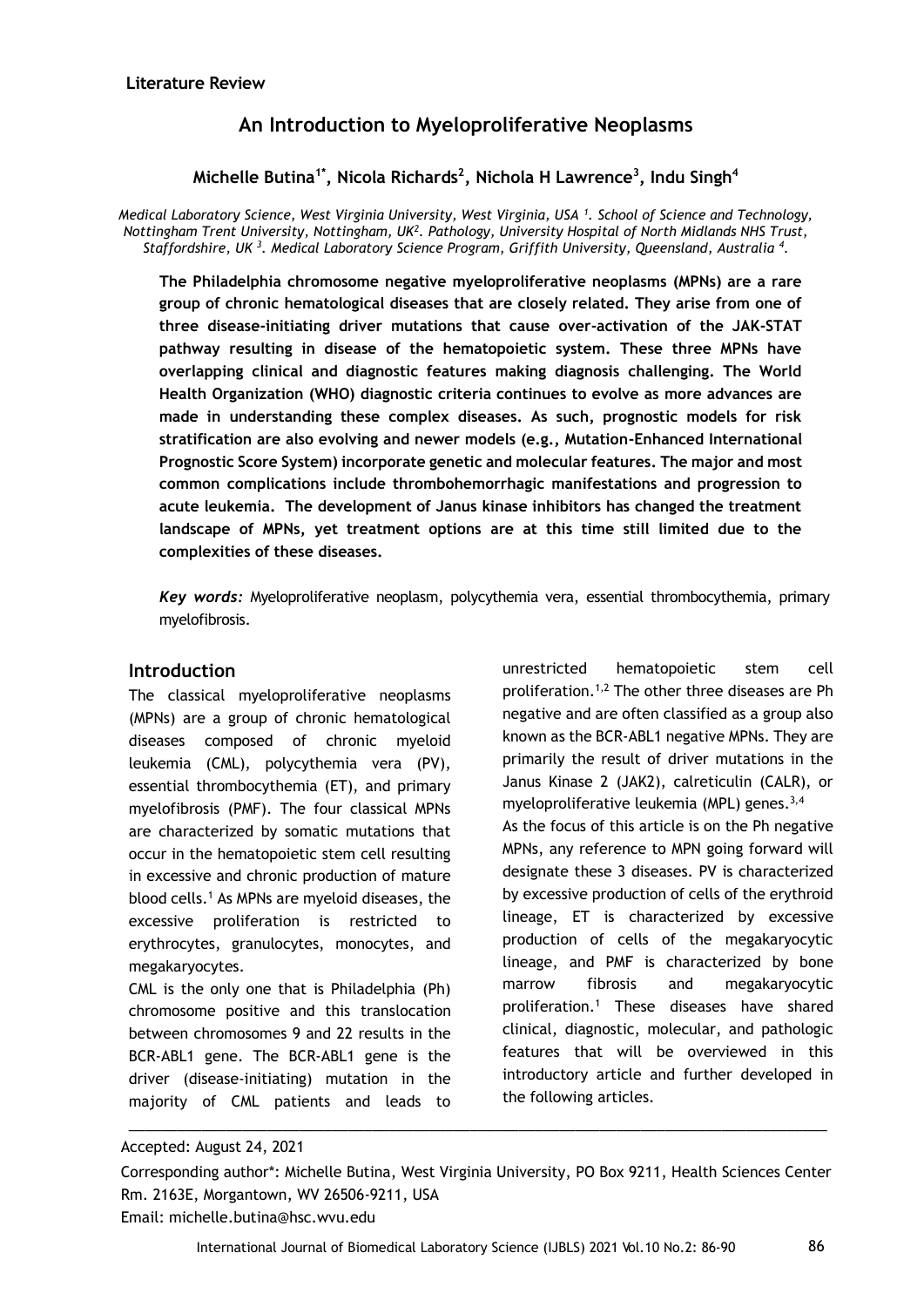PMF was the first MPN to be described in 1879 followed by PV in 1892 and ET was the last to be formally described in 1934.<sup>5-8</sup> It was not until 1951 that these diseases (including CML) were proposed to be interrelated. Dr. William Dameshek was an American hematologist and was the first to classify the diseases as "myeloproliferative disorders".<sup>2</sup> The term "neoplasm" replaced "disorders" in 2008 to emphasize the clonal nature of MPNs.<sup>9</sup>

### **Pathogenesis**

Discoveries associated with CML (1960s-1990s), such as the Ph chromosome and resulting fusion gene BCR-ABL1, led researchers to question the possibility of undiscovered disease-initiating driver mutations in the Ph negative MPNs. $^2$  In 2005, research groups identified an acquired mutation in JAK2 gene that is present in more than 95% of patients with PV and over 50% of patients with ET or PMF.<sup>1,10</sup> The second most frequent driver mutation is CALR found in over 25% of patients with ET or PMF.<sup>1,10</sup> The last driver mutation, MPL, is the least frequent and found in over 3% of patients with ET or PMF.<sup>1</sup> About 10% of MPN patients lack a detectable driver mutation (JAK2, CALR, nor MPL) and are denoted as triple negative MPN.3,11

These driver mutations over-activate the JAK-STAT (Janus kinase-signal transducer and activator of transcription) signaling pathway which is essential for cytokines and growth factors that regulate differentiation, proliferation and survival of hematopoietic stem cells.<sup>12</sup> Thus, the pathway also plays a role in regulating hematopoiesis. The overactivation of the JAK-STAT pathway leads to impairment of hematopoiesis regulation resulting in various disorders of the hematopoietic system.<sup>11,12</sup> For MPNs, the result is hematopoietic stem cells that are hypersensitive to these cytokines and growth factors resulting in over proliferation of the myeloid cell line.

JAK2 assists with the regulation of growth factors: erythropoietin, granulocyte-colony stimulating factor (G-CSF), and MPL (the thrombopoietin receptor) thus affecting erythroid, granulocytic, and megakaryocytic lines.3,11 As mutations of JAK2 are found in the majority of MPN patients, the resulting hematological characteristics include erythrocytosis, thrombocytosis and leukocytosis.<sup>11</sup> CALR and MPL mutations expressed in hematopoietic stem cells affect megakaryocytic lineage thus explaining their presence in ET and PMF but rarely found in PV.<sup>11</sup>

Beyond the three disease-initiating MPN driver mutations, additional non-driver mutations are found in many MPN patients. The most common of these mutations affect genes involved in epigenetic regulation, such as the TET2 gene. $3$ Other affected genes include those involved in metabolic pathways, signaling cascades and splicing factors. Many of the non-driver mutations may be found in other hematological diseases and malignancies. They are also believed to play a role in disease development such as secondary myelofibrosis and transformation to acute leukemia. $1,3$ 

# **Clinical and Diagnostic Findings**

MPNs are classified as a rare disease due to the low incidence rates.<sup>6,9</sup> They are often found in middle to advance-aged adults yet can occur in younger populations.6,9 Clinical findings in MPNs range from asymptomatic to those associated with a debilitating disease thus making management a challenge. $3$  The shared clinical features include hypercellular bone marrow, splenomegaly, thrombotic complications, and transformation to acute myeloid leukemia.4,6 Due to these overlapping clinical features, diagnosis can present a challenge, yet an accurate diagnosis is critical for prognosis and treatment.

As mentioned above, the interrelatedness of the MPNs were described in 1951 by Dr. Dameshek who also referred to them as myeloproliferative disorders. Over the past seven decades, the research and resulting discoveries have guided the classification system as presented in Figure 1. The WHO, in collaboration with the Society for Hematopathology and the European Association for Haematopathology has published the fourth edition of *WHO Classification of Tumours of Haematopoietic and Lymphoid Tissues* in 2008 and revised this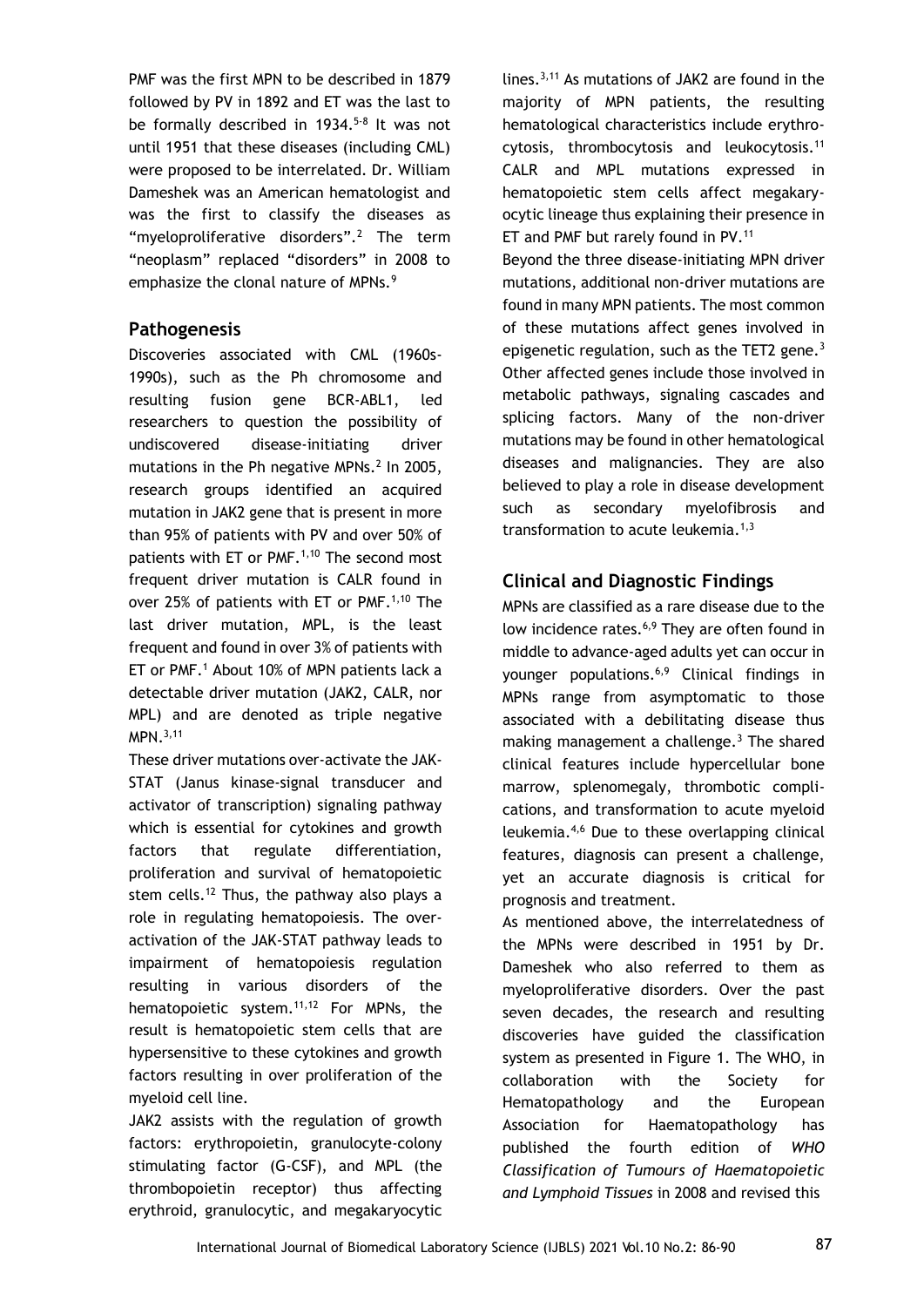

**Figure 1.** World Health Organization (WHO) classification evolution of myeloproliferative neoplasms. Adapted from Shallis et al. 2020.<sup>2</sup>

edition in 2016. The MPN category was revised due to discoveries of new mutations and one of the major revisions was to subcategorize PMF into prefibrotic or early stage PMF (prePMF) and overt fibrotic stage PMF.<sup>13</sup> This subcategorization is designed to help differentiate ET from prePMF.

PV is characterized by erythrocytosis and is suspected in patients with an elevated hemoglobin or hematocrit, hypercellular bone marrow indicating trilineage proliferation (panmyelosis), and the presence of a JAK2 mutation. $9,14$  ET is characterized by thrombocytosis with a platelet count greater than 450 x 10<sup>9</sup>/L, bone marrow showing proliferation of the megakaryocyte lineage, and presence of JAK2, CALR, or MPL mutation.<sup>9,14</sup> PMF is characterized by bone marrow proliferation of the megakaryocytic lineage and is accompanied by reticulin and/or collagen fibrosis, and presence of JAK2, CALR, or MPL mutation. $9,14$  In addition, cytogenetic abnormalities are found in approximately 30-50% of PMF patients thus cytogenetic analysis contributes to diagnosis and prognosis.<sup>15</sup>

Major complications found in MPN patients include thrombosis, bleeding, and transformation to acute myeloid leukemia. For PV and ET patients, progression to secondary myelofibrosis is another complication of concern.<sup>6</sup> In order to assess the associated risks, multiple prognostic models have been developed specific to each MPN to aid in clinical decision-making.<sup>9</sup> Traditionally these prognostic models for risk stratification have been based on clinical and hematologic parameters however newer models are incorporating molecular and genetic parameters. A more in-depth review of the diagnostic criteria, complications, and prognostic models will be provided in the following articles.

### **Treatment**

Current treatments for MPNs are primarily directed at prevention of complications and alleviation of symptoms as there are no curative drug therapies. For PV and ET patients, treatment has consisted of low-dose aspirin, therapeutic phlebotomy and cytoreductive drugs (e.g., hydroxyurea). As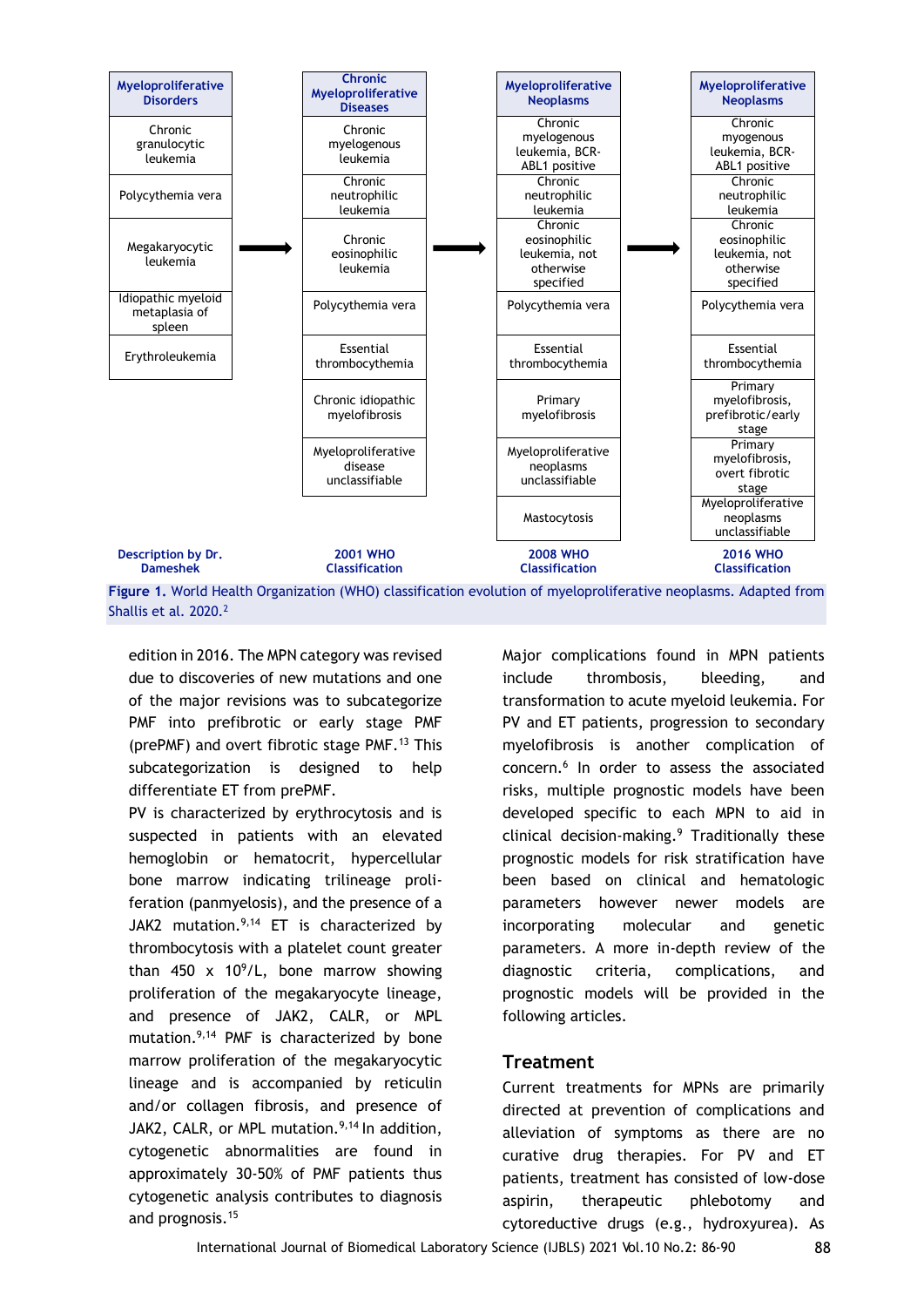PMF is associated with anemia, treatment also includes corticosteroids and androgens in addition to cytoreductive drugs.<sup>1,14</sup> The discovery of the driver mutations led to a pivotal moment in the treatment of MPNs, the development of JAK2 inhibitors. Ruxolitinib was the first approved targeted treatment for PMF and has improved symptoms and blood cell counts, and reduced spleen size. $3$ Currently several novel drugs and targeted therapies (inhibitors) are being investigated for use in the treatment of MPNs.<sup>16</sup>

### **References**

1. Jia R, Kralovics R. Progress in elucidation of molecular pathophysiology of myeloproliferative neoplasms and its application to therapeutic decisions. Int J Hematol. 2020;111(2):182-191. doi:10.1007/ s12185-019-02778-9

2. Shallis RM, Wang R, Davidoff A, Ma X, Podoltsev NA, Zeidan AM. Epidemiology of the classical myeloproliferative neoplasms: The four corners of an expansive and complex map. Blood Rev. 2020;42:100706. doi:10.1016/j. blre. 2020.100706

3. O'Sullivan J, Mead AJ. Heterogeneity in myeloproliferative neoplasms: Causes and consequences. Adv Biol Regul. 2019;71:55-68. doi:10.1016/j.jbior.2018.11.007

4. Kucine N. Myeloproliferative neoplasms in children, adolescents, and young adults. Curr Hematol Malig Rep. 2020;15(2):141-148. doi:10.1007/s11899-020-00571-8

5. Tefferi A. Myeloproliferative neoplasms: A decade of discoveries and treatment advances. Am J Hematol. 2016;91(1):50-58. doi:10.1002/ajh.24221

6. Tremblay D, Yacoub A, Hoffman R. Overview of myeloproliferative neoplasms: History, pathogenesis, diagnostic criteria, and complications. Hematology/oncology clinics of North America. 2021;35(2):159-176. doi:10. 1016/j.hoc.2020.12.001

7. Campbell PJ, Green AR. The myeloproliferative disorders. N Engl J Med. 2006;355(23):2452-2466.

### **Conclusion**

The three Ph negative MPNs have overlapping features yet are distinct hematological diseases and are presented in more detail in the following articles. PV is the most common Ph negative MPN with the hallmark clinical finding of an elevated hematocrit. Whereas, PMF has the hallmark findings of bone marrow fibrosis and splenomegaly with a bleak prognosis in comparison to the other Ph negative MPNs.

### doi:10.1056/NEJMra063728

8. Levine RL, Gilliland DG. Myeloproliferative disorders. Blood. 2008; 112(6):2190- 2198. doi:10.1182/blood-2008-03-077966

9. Rumi E, Cazzola M. Diagnosis, risk stratification, and response evaluation in classical myeloproliferative neoplasms. Blood. 2017;129(6):680-692. doi:10.1182/blood-2016- 10-695957

10. Grinfeld J, Nangalia J, Green AR. Molecular determinants of pathogenesis and clinical phenotype in myeloproliferative neoplasms. Haematologica. 2017;102(1):7-17. doi:10.3324/haematol.2014.113845

11. Marneth AE, Mullally A. The molecular genetics of myeloproliferative neoplasms. Cold Spring Harb Perspect Med. 2020;10(2): a034876. Published 2020 Feb 3. doi:10.1101/ cshperspect.a034876

12. Olcaydu D, Kralovics R. The role of Janus Kinases in hematopoietic malignancies. In Decker T, Müller M, editors. Jak-Stat signaling: From basics to disease. Vienna: Springer; 2012. p. 239-258.

13. Arber DA, Orazi A, Hasserjian R, et al. The 2016 revision to the World Health Organization classification of myeloid neoplasms and acute leukemia. Blood. 2016;127(20):2391-2405. doi:10.1182/blood-2016-03-643544

14. Barbui T, Tefferi A, Vannucchi AM, et al. Philadelphia chromosome-negative classical myeloproliferative neoplasms: revised management recommendations from European LeukemiaNet. Leukemia. 2018;32(5):1057-